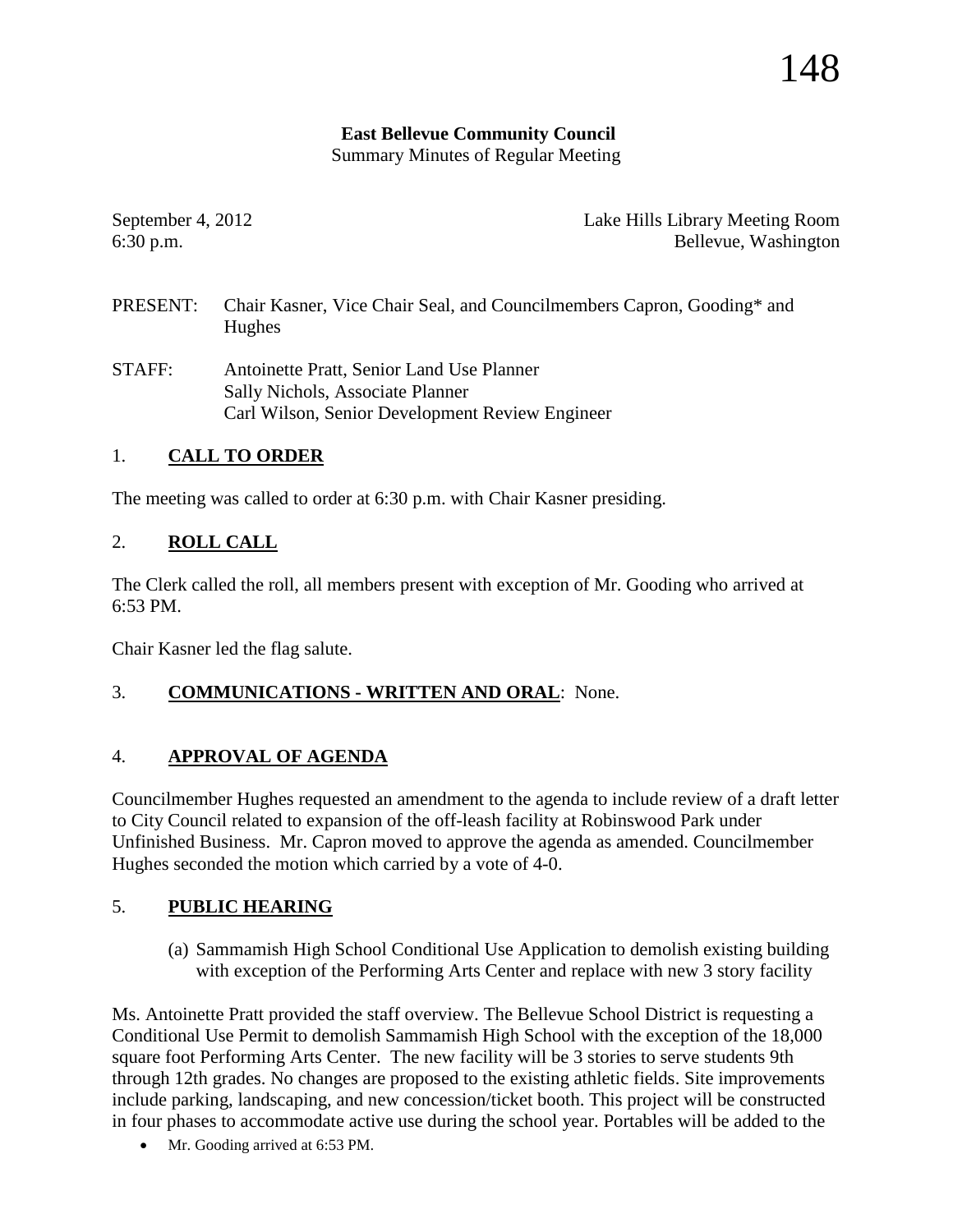# 149

East Bellevue Community Council Summary Minutes – September 4, 2012

site to aid this phased occupancy approach. Site size is 38 acres. She noted that the new facility has been designed to soften the height of the existing Performing Arts Center by wrapping the new structure around this feature. This is a Process III application and will return to the Community Council for final approval.

Rebecca Baibak, Integrus Architecture, described the project and proposed traffic flow and phasing. She stated the facility has been designed with large building setbacks to accommodate the proposed height; a large student open space south of the main building entry for student gatherings; and, the relocation of parking to the south and west portions of the site.

In response to Chair Kasner, Ms. Baibak stated the Main Street ingress has moved further to the east.

Responding to audience participant, Ms. Baibak stated Sammamish High School does not have school buses that service the high school but, instead, rely on public transportation. However, all drives and turnarounds both in the south parking lot or east drop-off area allows for school bus turnaround.

Ms. Baibak introduced the Sammamish High School Principle, Tom Duenwald.

In response to Mr. Seal, Ms. Baibak stated the ingress/egress from Main Street serves the dropoff area, while the ingress/egress to the parking areas is off  $140<sup>th</sup>$ .

In response to Mr. Kasner, Ms. Baibak described the ingresses and egresses off  $140<sup>th</sup>$ , similar to the number of ingresses/egresses currently available. Parking can accommodate approximately 506/507 vehicles.

Matt Palmer, Transportation Engineer, stated parking studies were done to determine parking demand of students and staff. To date, parking is only utilized at 45% to 50% with 260 possible spaces. He stated current use is underutilized.

Ms. Baibak stated proposed parking is intended, not only for student/staff parking but also event parking.

Mr. Seal asked if there would be a possibility of a traffic signal at the south end of the parking area?

Responding, Mr. Palmer stated the traffic counts do not drive the need for a signal, however, the provision for the northbound right turn pocket is proposed.

In response to Mr. Kasner, Mr. McCloud stated the growth projection for the District overall indicates the need for the currently proposed capacity. He stated there has been discussion over the years about going from 4 high schools to 3, but, the last 4 years have seen an increase in student enrollment district-wide from about 15,300 up to about 18,300. Current numbers are just shy of 18,000. He stated that there is definitely a need to make sure that we have enough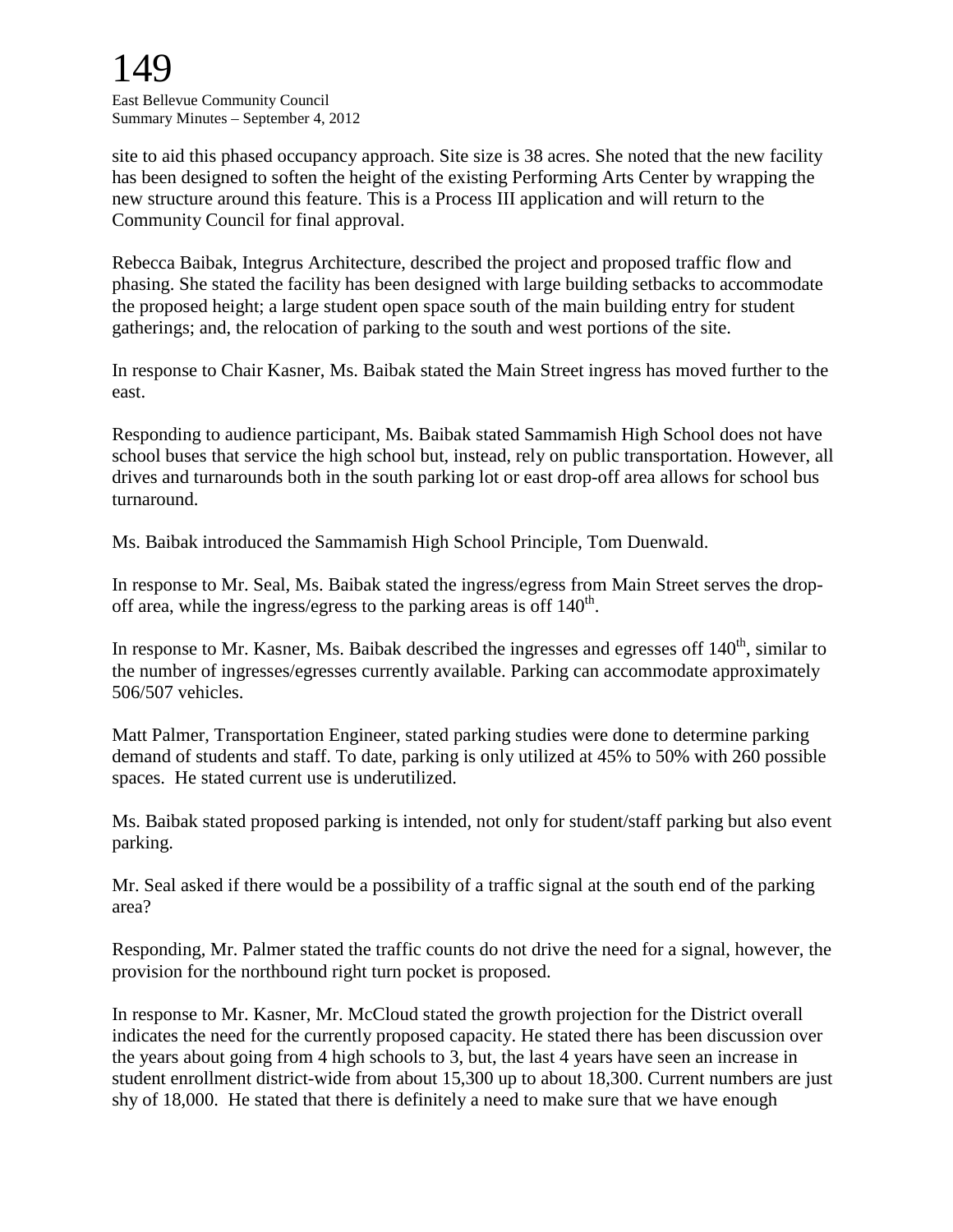capacity at Sammamish High School. He noted, due to the economic downturn, the migration from private to public schools.

Responding to Mr. Seal, Mr. McCloud stated long term planning indicates the need for an additional elementary school within the next 5 years.

Ms. Pratt reported that feedback to date has been about traffic.

Ms. Baibak explained the timeline/phasing of construction. Completion is anticipated in 3 years.

In response to Mr. Kasner's suggestion to access the parking areas from Main Street as well, Ms. Baibak stated the goal of a single entry to ensure the safety of students and event goers.

Mr. Duenwald stated the goal of separating pedestrian for vehicle traffic. He noted the greenspace on the northwest corner of the campus and its use as separation for the apartments.

Responding to Mr. Erwin, Nick Haugen, the project's landscape architect, stated there are approximately 300 plus spaces in the south parking area.

Mr. Wilson, Senior Development Review Engineer stated some of the concerns raised tonight are being considered by the City's Transportation Review, in particular, getting more access to Main Street.

Mr. Kasner stated he appreciates the attention to safety within the design. He noted his sensitivity to green buffers.

Harry West stated his concern regarding construction hours. Ms. Pratt responded that the normal hours of construction are Monday through Friday, 7:00 AM to 6:00 PM and Saturdays, 9:00 AM to 6:00 PM. Hours may differ slightly given the project's designation as an essential facility.

Ms. Rossman questioned the status of the fir trees along  $140<sup>th</sup>$ . Mr. Haugen stated an arborist has reviewed all the trees on site and has determined that some of the trees along 140<sup>th</sup> are in poor health. The trees in poor health will be removed while the healthy trees will be retained.

Chris Areandel stated, once the project is done, his hope that pride in the new facility might spillover into student academic achievements. Principal Duenwald agreed, providing an example of student pride in the form of a mural paid for by the student body dedicated to the Class of 2012.

Michael Richardson asked if all buildings would be multi-storied. Ms. Baibak responded affirmatively, stating, however, not all will have the same number of stories. Mr. Richardson observed that although Sammamish High School does not receive school bus service, there will be a number of field trips to the Performing Arts Center and athletic events within and outside the District that will utilize bus transport; and, that parking lot design should take that into consideration.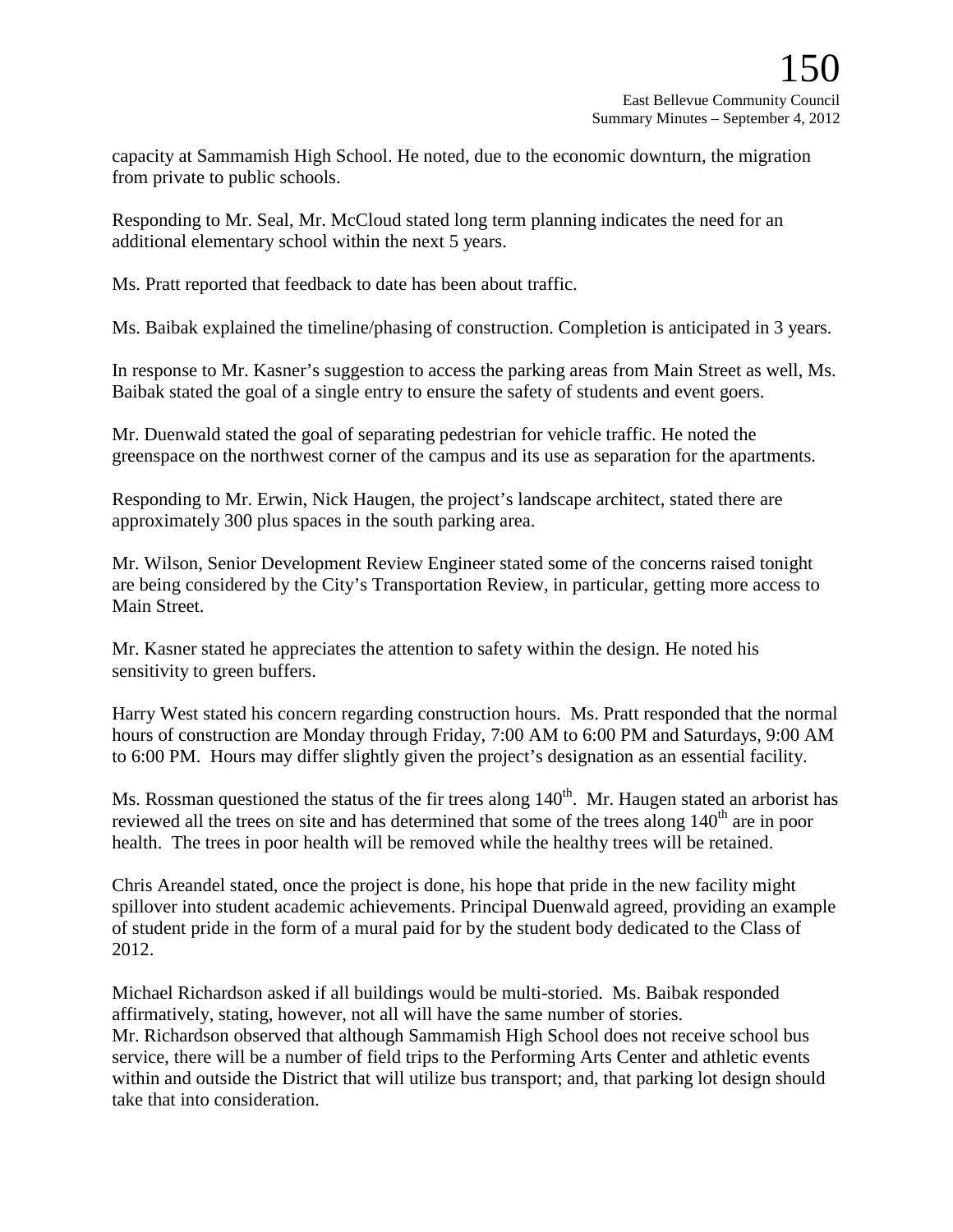Bob Leingang stated his concern about foot traffic, stating the loss of student access to the south.

Mr. Palmer responded there is a bus stop at the corner of  $SE 8<sup>th</sup>$  and  $140<sup>th</sup>$  where students can walk up the west side of  $140<sup>th</sup>$  and cross at the crosswalk further north and which ties to the front entrance of the building.

Chair Kasner seeing no one further wishing to testify closed the courtesy hearing.

Chair Kasner called a short recess at 7:16 PM.

(b) Puget Sound Energy Transmission Line Conditional Use Application connecting Phantom Lake and Lake Hills substations

Chair Kasner reconvened the meeting at 7:26 PM and opened the courtesy hearing.

Phyllis Egts stated her concern that this project will impact property values. She stated she is not agreeable to selling any portion of her property to accommodate the proposed transmission line. She stated her support for undergrounding the new line on  $156<sup>th</sup>$ .

Chair Kasner explained the public process.

Sally Nichols provided a brief staff overview of the proposed Puget Sound Energy Transmission Line that will link the Phantom Lake and Lake Hills Substations at the corner of  $SE 16<sup>th</sup>$  and 156th.

Mr. Kasner stated his frustration with the process due to this proposal's quasi-judicial nature prohibiting him from attending any of the public information meetings.

Andy Swayne, Municipal Liaison Manager for PSE, provided his background with PSE and explained the progression of this project over the last five years. He stated earlier iteration of this proposal actually goes back twenty years. PSE recognized the need to build a new transmission line connecting these two substations to increase electrical reliability. There are three substations currently fed only by single transmission lines. If something should happen to that single line, power to the substation would be lost, making all customers served by those substations vulnerable to power loss. He explained the often timely options that can be employed to remedy such power outages and stated that very few substations in the total county's urbanized service area are served only by a single transmission line. In terms of giving this local area the same level of systems support, PSE determined it was time to move this project forward.

Chair Kasner read the questions and answers printed in the packet into the record. Council asked additional clarifying questions to which Mr. Swayne responded.

Mr. Marvin Kananen asked if there is only one main power line going into Redmond. Mr. Swayne responded there are several transmission lines that bring power to the Lakeside switching station. There are a total of fourteen lines to Redmond.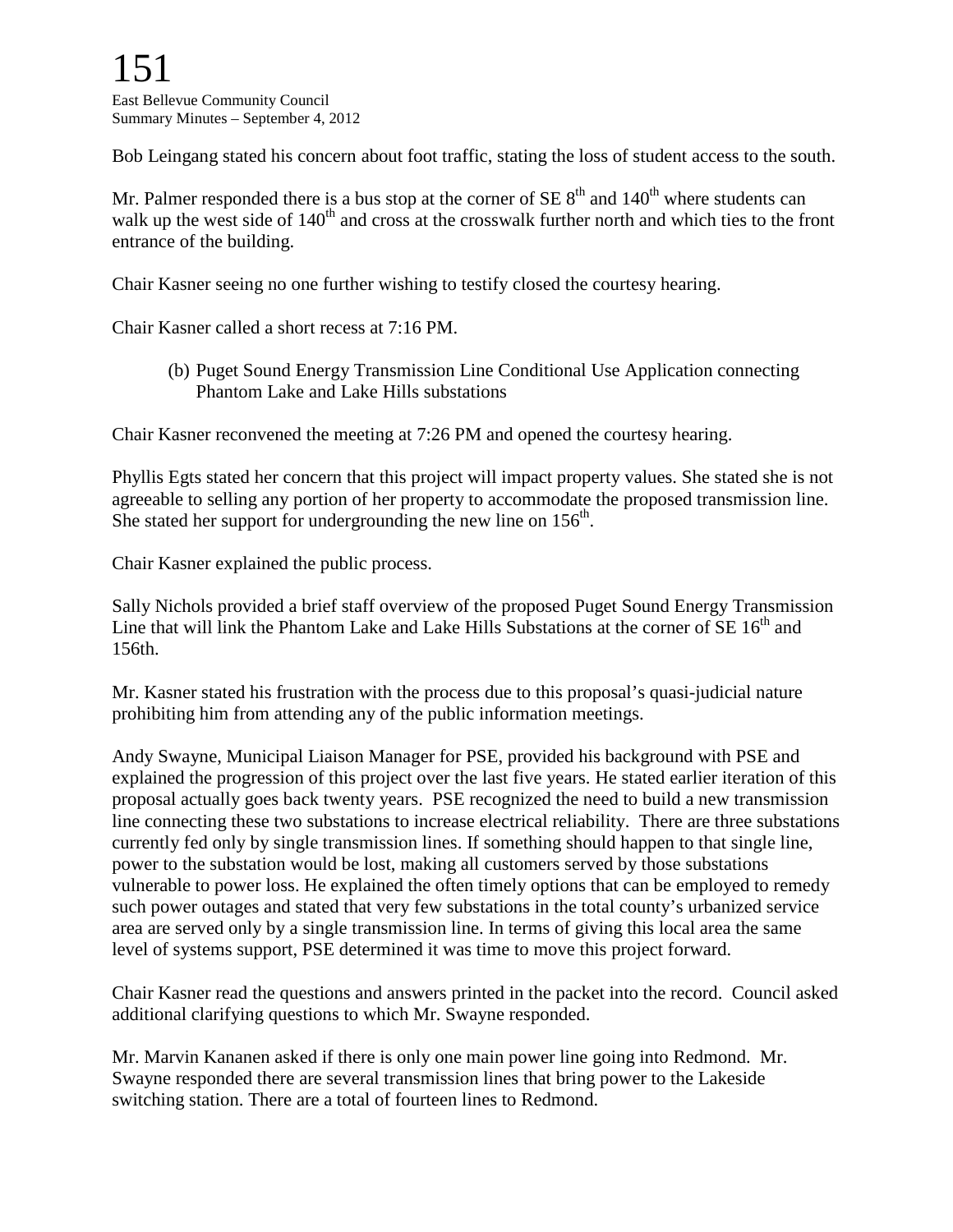Ms. Rossman asked if a greater load is anticipated. Mr. Swayne responded that this proposal has very little to do with how load has grown over time. The question is, given the PSE operating guidelines today, should this group of customers served by these facilities be exposed to a lower level of reliability. From a policy perspective, such a lower level of reliability is not appropriate. He stated each of these three substations have the capacity to serve the surrounding areas.

Unidentified audience participant asked if over the last twenty or so years if there have been other situations where PSE has gone from one line to two lines and the reactions of those impacted. Mr. Swayne stated PSE had attempted a similar project on Bainbridge Island. Continuing the response, Mr. McMeekin relayed a somewhat similar project in Watcom County and the mitigation employed to address impacts.

In response to Ms. Rossman, Mr. McMeekin noted that this current project is designed around the retention of as many trees as possible.

Mr. Hughes noted the tagged trees along 140<sup>th</sup>. Ms. Nichols explained that those trees are part of the  $140<sup>th</sup>$  overlay project.

Michael Richardson stated the system in his neighborhood are underground and have experienced about ten power outages in the same timeframe, most of which were due to the power station. He questioned why there has been no consideration of undergrounding the new transmission line.

Mr. Boettinger stated there have been basically four outages in ten years all remedied within a few hours. He stated to have less outages he is being asked to put up with lines going down 148<sup>th</sup> and double lines down  $156<sup>th</sup>$  and  $16<sup>th</sup>$ . He does not see the value in this tradeoff.

Chair Kasner continued with the printed questions and answers for the record.

Mr. Swayne clarified that building this proposed transmission line will not change what happens in the distribution system itself. Similarly, having this transmission line is not going to affect other problems in the distribution system. He explained the transmission system moves power around the region and City. Each local substation, which is a smaller network of distribution operating at a low voltage, brings power to area homes. One does not replace the other but instead work in tandem.

There was discussion related to the cost of undergrounding versus the cost of the current proposal. Mr. Swayne estimated the typical cost of undergrounding at four to ten times the cost of building equivalent lines overhead.

Mr. Swayne described the loop accomplished by the new transmission line and the system redundancy created. He stated that distribution of build costs would be shared by all rate payers.

Mr. Palmer questioned the proposed distance between poles and placement at edge of roadway. Mr. Swayne responded that today's placement depends on road configuration. But, generally,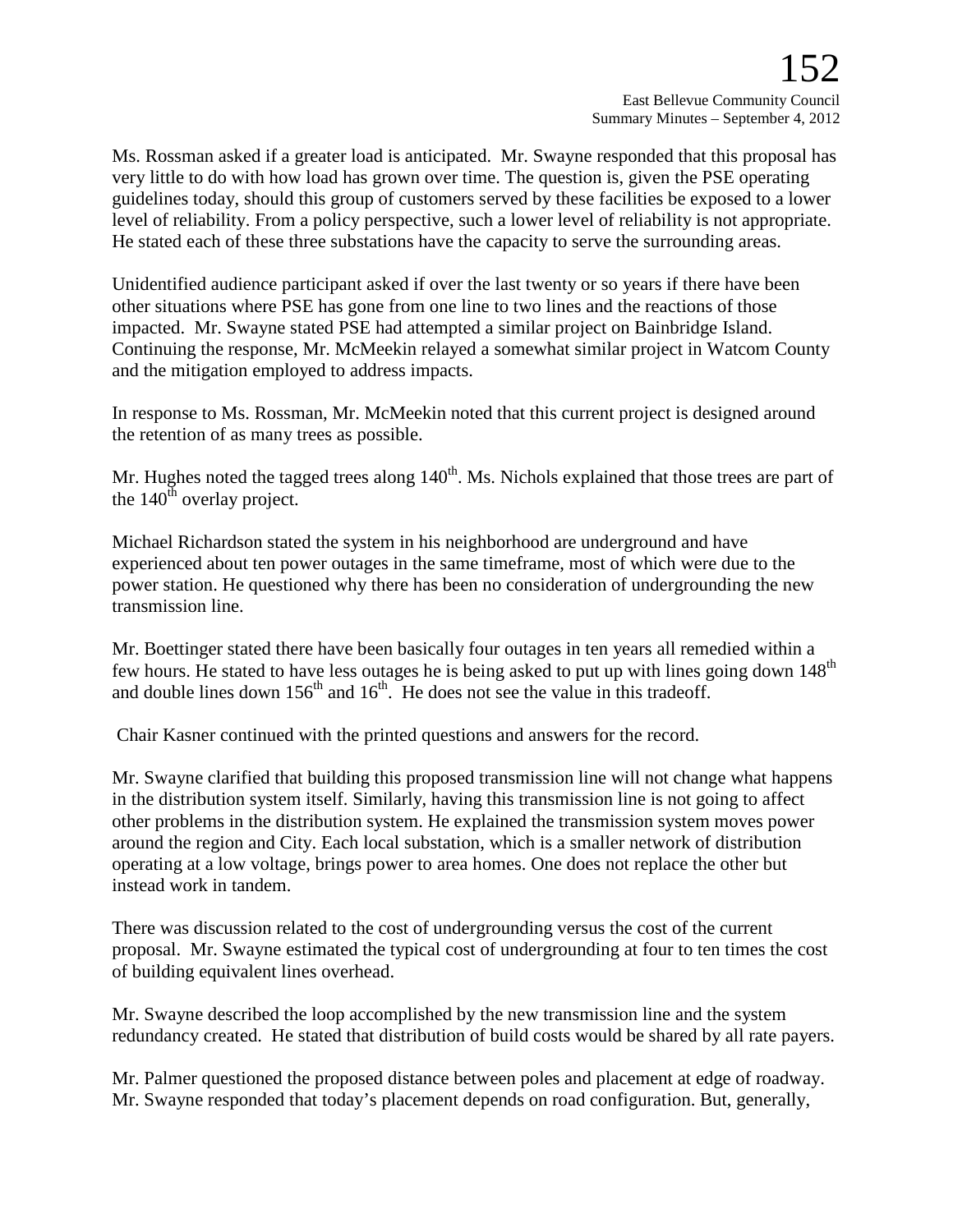poles are placed towards edge of right of way if possible. PSE's design guidelines call for placement two feet from face of curb.

In response to Mr. Kasner, Mr. Swayne stated the PSE policy related to the purchase of right of way/easements. Offers are based on property/fair market values and impacts anticipated, and are typically negotiated one on one with individual property owners. He noted PSE is granted condemnation authority under state law.

Mr. Rick Conte requested better explanation of homeowners' rights under these circumstances and how the value of the appraisal is reached.

Mr. Swayne explained the easement acquisition process.

Mr. Ken Koken stated he is not faulting the need for a redundant power system, but, was concerned about the surveyor stakes placed about 27 feet in from the asphalt into the parking line 10 to 12 feet from his building. He continued, stating if the stakes represent the easement needed, he will lose control of all his plantings and north end of his property. Mr. Koken stated such a loss would be a quality of life issue.

Mr. Conte expressed his concern related to possible easement acquisitions and impact on structures such a patios and decks.

Mr. Swayne stated typically there is a standard easement form that starts at a generic level and individualized depending on the circumstance. He explained that when PSE acquires an easement from a private property owner, it is for PSE use and PSE use alone. Under federal law, PSE must make their poles available to other communication providers but does not allow trespass onto private property through the use of PSE's negotiated easements.

Unidentified speaker stated his understanding of Mr. Swayne's comment that PSE will allow the use of its poles by other communication providers. Mr. Swayne continued his response, providing a hypothetical example.

Unidentified speaker stated his point was that PSE will string three cables on the pole and, over time, could allow other carriers use of the pole as well. He opined that such additional lines will increase the blight in neighborhoods. He noted that he is not convinced the proposed line is even necessary at this time and is concerned with impact to property values.

Chair Kasner stated the December report identified four potential routes. Currently under consideration is only one of those routes. He asked how the route selection was narrowed down.

Mr. Swayne stated, over the past five years, PSE has spent a lot of time and effort with members of the community to identify the preferred route. After much discussion, the route decision was based on the least overall impact to the smallest number of residential properties.

Mr. Kasner stated he believed the level of knowledge of the general community related to this issue is incredibly low.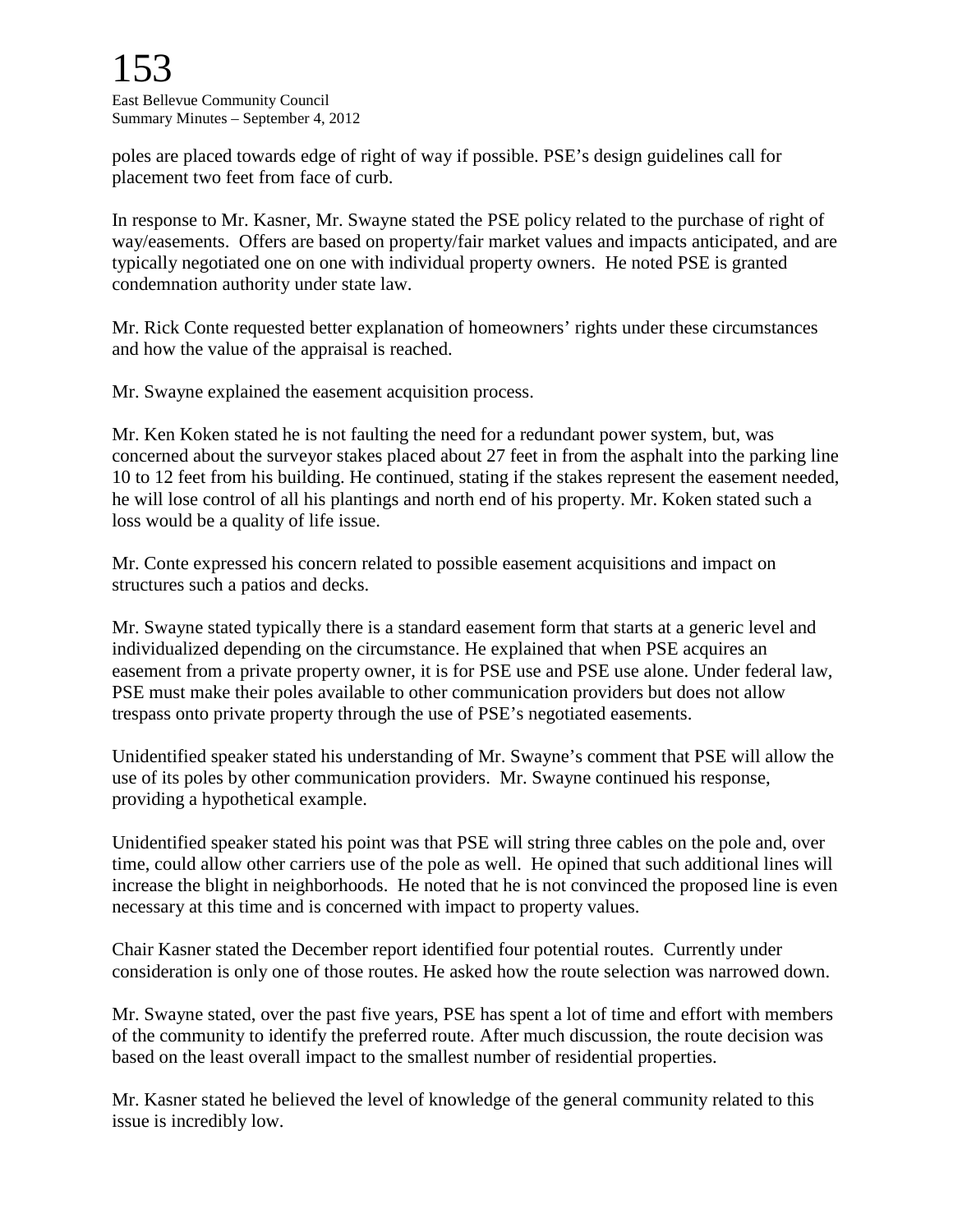Mr. Swayne stated PSE mailed invitations to at least three separate public meetings over the last three years to every residential and commercial address throughout the entire area.

Mr. Kasner asked, as this application moves forward, if the Community Council has the opportunity to look at the outreach to date. Mr. Swayne noted that the outreach accomplished to date is summarized in the application package.

Mr. Livingston stated he felt misled when he was approached regarding an easement prior to permit application.

Unidentified speaker stated that PSE already has huge poles in the right of way on the north side of the street. He asked why PSE needs to trash the opposite side of the street with additional poles and transmission lines.

Ms. Nichols spoke to the conditional use process, explaining the noticing accomplished to date.

Mr. Gooding asked if alternative routes could still be suggested. Mr. Swayne stated that PSE has done an alternative siting analysis but, through the formal review process, the potential to suggest alternative routes is possible. However, he stated he did not want to leave the impression that PSE is open to considering a different route. PSE is open to considering refinements to this selected route to mitigate any adverse impacts to the best of its ability.

Continuing his response to Mr. Gooding, Mr. Swayne stated PSE considered four alternative routes in its analysis but had studied in the past five years approximately twenty-two different scenarios that were discarded due to technical issues or community objections.

In response to Mr. Conte, Chair Kasner explained the Community Council's approval/ disapproval authority and process of consideration.

Mr. Richardson asked if the Community Council had a subsequent meeting, would they be able to discuss this matter without PSE present. Chair Kasner responded absolutely not, such a meeting would need to be noticed, to allow all parties the opportunity to participate.

Ms. Nichols explained the noticing requirements and the process to which one becomes a party of record.

Unidentified speaker stated this has been an informative meeting tonight. PSE had come to a meeting at the Lake Hills Neighborhood Association going back several years about this very topic. He stated he thought the City of Bellevue, PSE and this Community Council have certainly tried to bring this matter front and center. He questioned the need to go forward with this proposal given the sparse history of past outages.

Mr. Palmer stated he did not live in the affected area, but, as a rate payer asked the return of investment.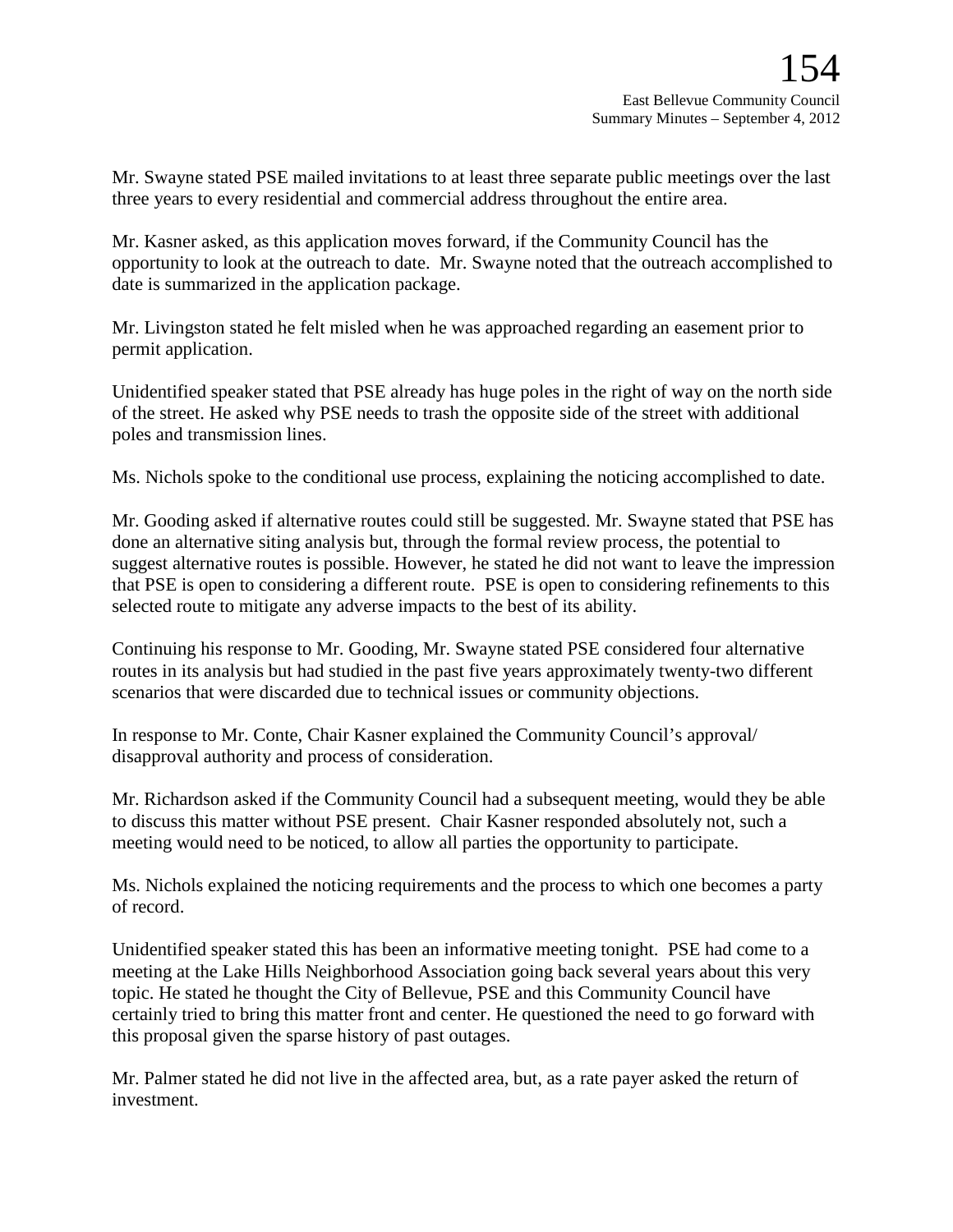Mr. Swayne stated the misperception that all improvements made by PSE are about money. PSE is different from most businesses, as it is a regulated monopoly by the state charged with providing a public service. Therefore, PSE must be able to convince the state regulators that all investments made are prudent in the sense they are necessary, well-grounded and warranted in the interest of the rate payers. If PSE fails that test, it is disallowed to include those capital costs into the rates. PSE has a heightened sensitivity to the investments made and the value to its customers.

Mr. Swayne stated that PSE is firmly convinced that this project is warranted. Route selection is not driven by cost but by what is best for the community as a whole. More information is available at PSE.com in the My Neighborhood Section.

Mr. Seal stated whatever the decision made by this Council it must comply with the decision criteria listed in the Land Use Code.

Ms. Nichols stated the alignment has been selected by PSE but what it looks like is still in flux. She explained that it is the City's job to make this project the best it can possibly be. She invited ideas to make this project better.

Mr. Richardson questioned any consideration of an underground route.

Mr. McMeekin responded that a rough estimate for undergrounding the SE  $16<sup>th</sup>$  section is approximately \$15 million. He noted undergrounding or overhead lines would require the removal of trees.

Ms. Nichols responded to Mr. Boettinger regarding previous public response to this project. She stated the majority of people along  $SE 16<sup>th</sup>$  were concerned due to the double impact to their area.

Mr. Kananen suggested the easiest, straightest route.

Mr. Capron clarified that the route was selected by PSE.

Mr. Swayne stated his understanding of the Hearing Examiner's process and recommendation to the City Council. The route selection process and decision is summarized in the PSE application and supports best fit and least impactful based on the public input and the research that has been done. The City, though its review, may find fault with the analysis and could raise issues.

In response to Mr. Kasner, Ms. Nichols stated the City's review will be based on whether or not this project meets the decision criteria set forth in the Land Use Code.

Seeing no one further wishing to testify, Chair Kasner thanked the audience, proponent and City staff for their participation and closed the courtesy hearing at 9:41 PM.

## 6. **RESOLUTIONS:** - None.